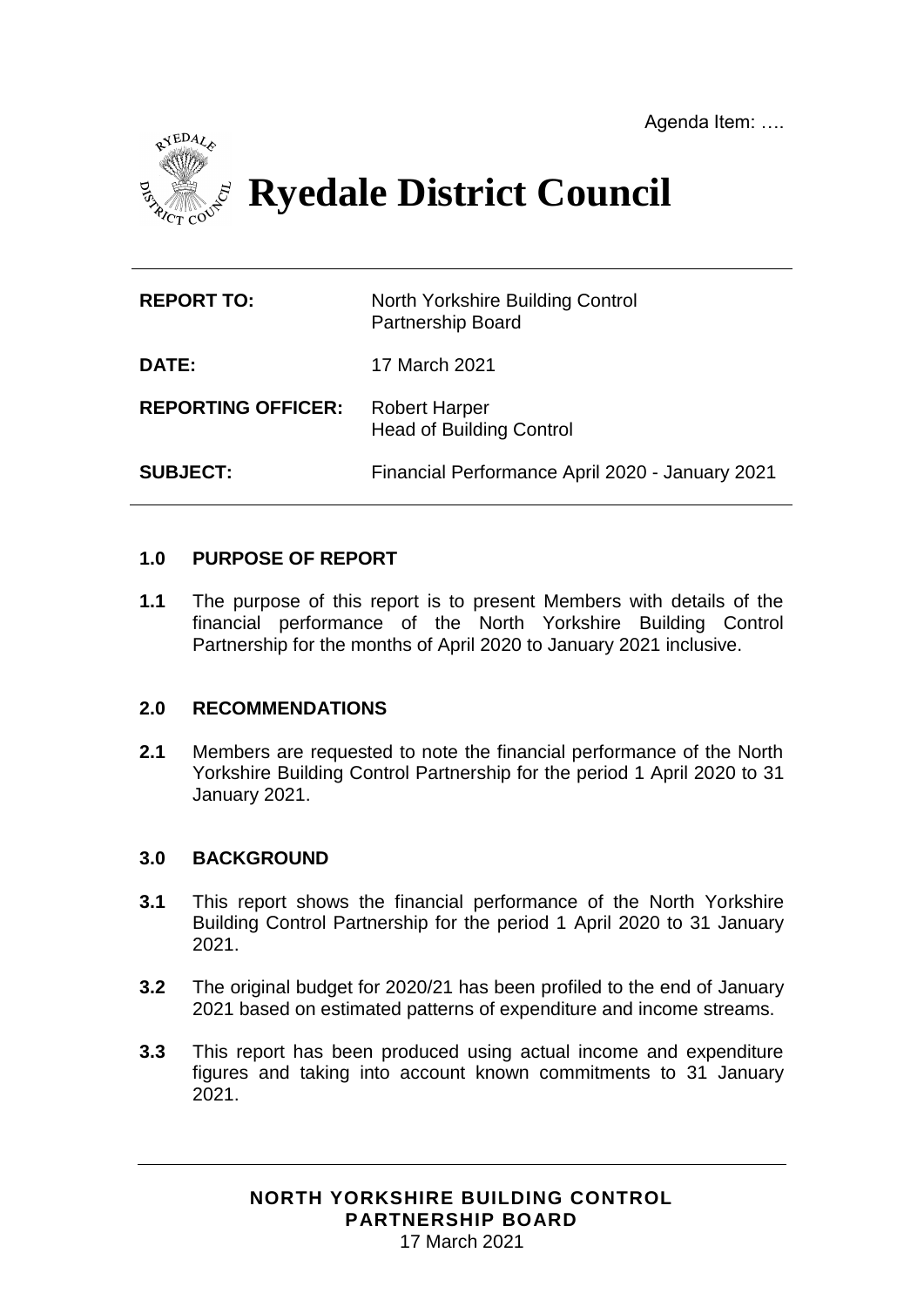# **4.0 POLICY CONTEXT**

**4.1** The North Yorkshire Building Control Partnership has a duty to exercise effective financial management through the production of regular financial monitoring reports in line with the host council's constitution, including the financial regulations and standing orders.

# **5.0 REPORT**

- **5.1** Annex A summarises the income and expenditure for the chargeable and non-chargeable accounts to 31 January 2021, together with the surplus as at that date.
- **5.2** The overall surplus for the North Yorkshire Building Control Partnership for the period 1 April 2020 to 31 January 2021 is £114,182 against a profiled original budgeted surplus of £13,537.
- **5.3** The surplus balance on the reserve account as at 31 January 2021 is £365,332 having taken into account redundancy costs, pension contributions due to early retirements and flood work and LABC income.
- **5.4** As at 31 January 2021, there would be a contribution to the Partner Authorities of £115,332 (or £23,066 each) in order to maintain a maximum balance on the reserve account of £250,000.
- **5.5** Using the original budget submitted to the Board on 11 March 2020, the overall surplus for 2020/21 is projected to be £90,701 with an estimated surplus balance on the reserve account as at 31 March 2021 of £341,851 again having taken account of redundancy costs, pension contributions due to early retirements and flood work and LABC income. There is therefore estimated to be a contribution to Partners of £91,851 (or £18,370 each) for the 2020/21 financial year to meet the maximum level of reserves requirement of £250,000. This assumes expenditure and income remains in line with the profiled original budget for the period 1 February 2021 to 31 March 2021.

# Chargeable Account

- **5.6** For the period to 31 January 2021, the chargeable account shows a surplus of £59,489 against a profiled original budgeted deficit of £20,028.
- **5.7** The income is showing a reduction of £20,937, with an underspend on expenditure of £100,454.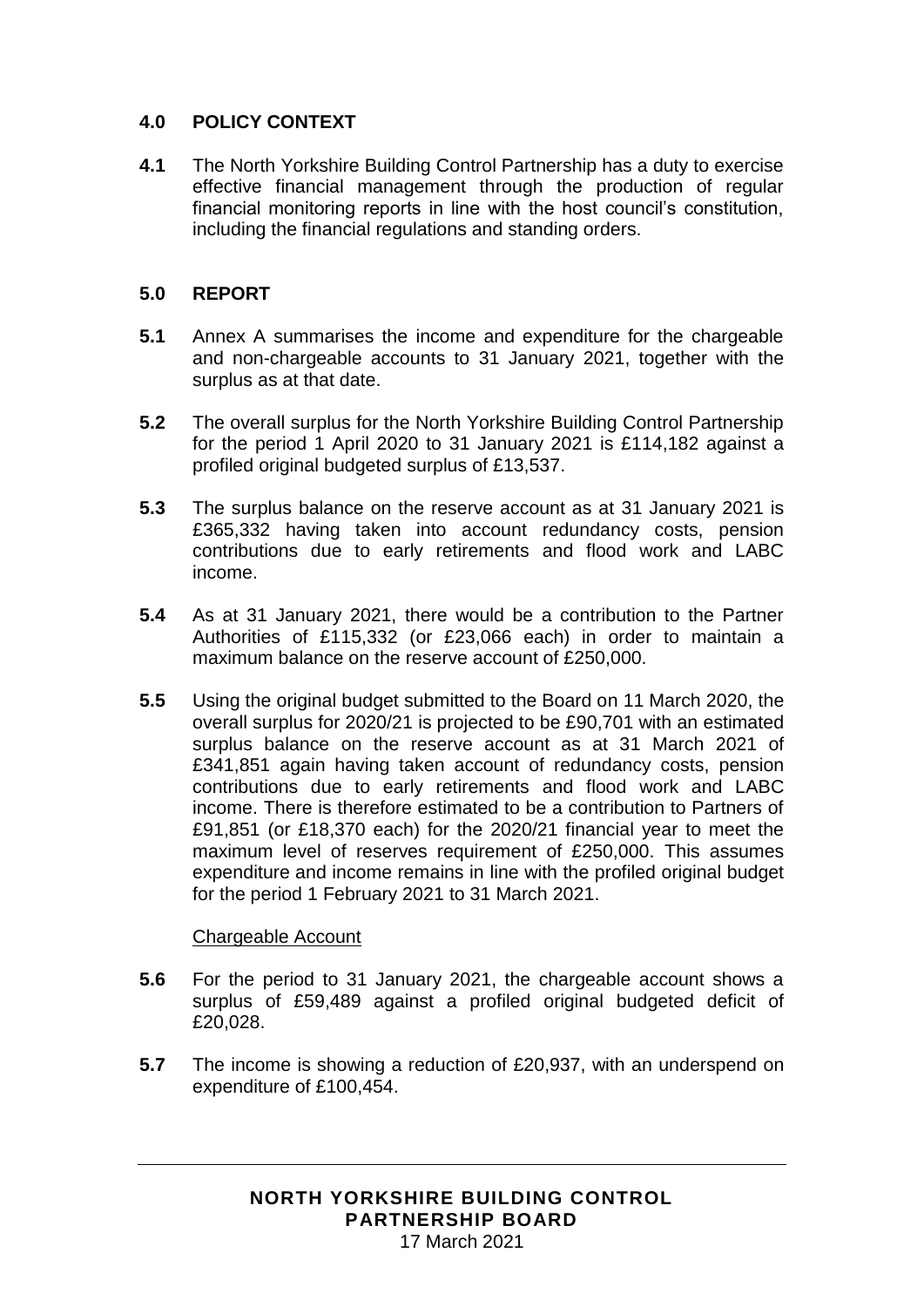### Non Chargeable Account

- **5.8** For the period to 31 January 2021, the non-chargeable account shows a surplus of £54,693 against a profiled original budgeted surplus of £33,565.
- **5.9** There is a shortfall in the non-chargeable income of £2,773 offset by an underspend of £23,901.

### **6.0 FINANCIAL IMPLICATIONS**

**6.1** The Partnership has been actively marketing its services to different target audiences in order to increase market share, whilst maintaining high levels of service delivery and customer satisfaction.

### **7.0 LEGAL IMPLICATIONS**

**7.1** There are no legal implications resulting from the contents of this report.

### **8.0 RISK ASSESSMENT**

- **8.1** Regular financial monitoring reports provided to the Head of Building Control and the Board will help to inform Members of actions that need to be taken to bring the budget into balance and enable early preventative or remedial action to be taken.
- **8.2** The shortfall in chargeable income for the period to 31 January 2021 is due to the slow recovery within the construction industry during the coronavirus pandemic.

### **9.0 CONCLUSION**

- **9.1** For the period 1 April 2020 to 31 January 2021, the revenue account for the North Yorkshire Building Control Partnership is showing a surplus of £114,182.
- **9.2** The financial position of the Partnership will require close monitoring during the remainder of 2020/21.
- **9.3** The Partnership has diversified into new areas of work which is attracting additional income. Further diversification will continue during the current financial year.